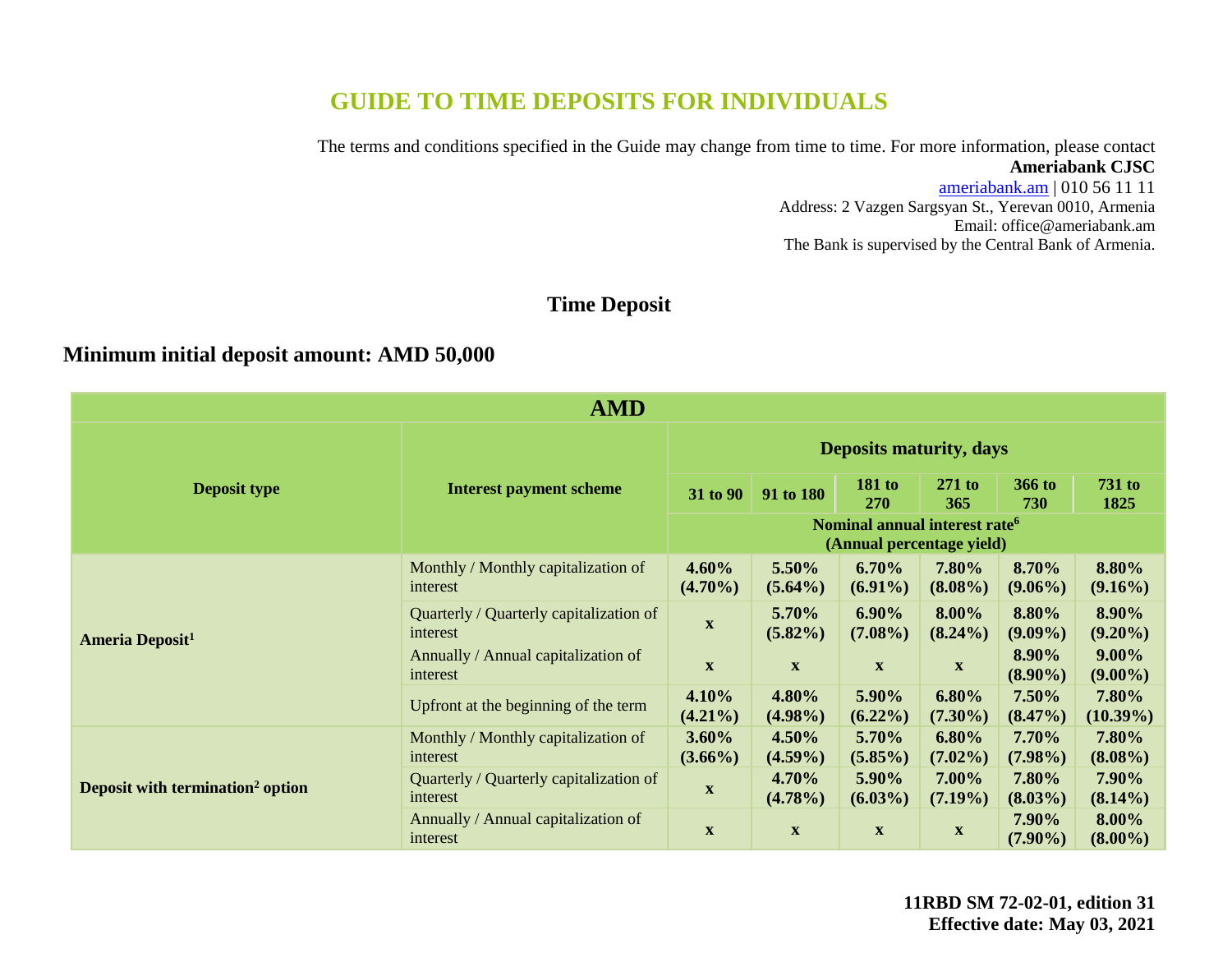|                                                                                      | Monthly / Monthly capitalization of<br>interest     | $\mathbf{X}$                        | 5.20%<br>$(5.33\%)$       | 6.40%<br>$(6.59\%)$       | 7.50%<br>$(7.76\%)$       | 8.40%<br>(8.73%)    | 8.50%<br>$(8.84\%)$ |
|--------------------------------------------------------------------------------------|-----------------------------------------------------|-------------------------------------|---------------------------|---------------------------|---------------------------|---------------------|---------------------|
| Deposit with top- $up3$ option                                                       | Quarterly / Quarterly capitalization of<br>interest | $\boldsymbol{\mathrm{X}}$           | 5.40%<br>$(5.51\%)$       | 6.60%<br>$(6.77\%)$       | 7.70%<br>$(7.93\%)$       | 8.50%<br>$(8.77\%)$ | 8.60%<br>$(8.88\%)$ |
|                                                                                      | Annually / Annual capitalization of<br>interest     | $\boldsymbol{\mathrm{X}}$           | $\boldsymbol{\mathrm{X}}$ | $\boldsymbol{\mathrm{X}}$ | $\boldsymbol{\mathrm{X}}$ | 8.60%<br>$(8.60\%)$ | 8.70%<br>$(8.70\%)$ |
|                                                                                      | Monthly / Monthly capitalization of<br>interest     | $\boldsymbol{\mathrm{X}}$           | 5.20%<br>$(5.33\%)$       | 6.40%<br>$(6.59\%)$       | 7.50%<br>$(7.76\%)$       | 8.40%<br>$(8.73\%)$ | 8.50%<br>$(8.84\%)$ |
| Deposit with partial withdrawal <sup>4</sup> option                                  | Quarterly / Quarterly capitalization of<br>interest | $\mathbf{X}$                        | 5.40%<br>$(5.51\%)$       | 6.60%<br>$(6.77\%)$       | 7.70%<br>$(7.93\%)$       | 8.50%<br>$(8.77\%)$ | 8.60%<br>$(8.88\%)$ |
|                                                                                      | Annually / Annual capitalization of<br>interest     | $\mathbf{X}$                        | $\mathbf X$               | $\boldsymbol{\mathrm{X}}$ | $\boldsymbol{\mathrm{X}}$ | 8.60%<br>$(8.60\%)$ | 8.70%<br>$(8.70\%)$ |
| Deposit with top-up <sup>3</sup> and termination <sup>2</sup><br>options             | Monthly / Monthly capitalization of<br>interest     | $\boldsymbol{\mathrm{X}}$           | 4.20%<br>$(4.28\%)$       | 5.40%<br>$(5.54\%)$       | 6.50%<br>$(6.70\%)$       | 7.40%<br>$(7.66\%)$ | 7.50%<br>$(7.76\%)$ |
|                                                                                      | Quarterly / Quarterly capitalization of<br>interest | $\mathbf{X}$                        | 4.40%<br>$(4.47\%)$       | 5.60%<br>$(5.72\%)$       | 6.70%<br>$(6.87\%)$       | 7.50%<br>$(7.71\%)$ | 7.60%<br>$(7.82\%)$ |
|                                                                                      | Annually / Annual capitalization of<br>interest     | $\mathbf{X}$                        | $\boldsymbol{\mathrm{X}}$ | $\boldsymbol{\mathrm{X}}$ | $\boldsymbol{\mathrm{X}}$ | 7.60%<br>$(7.60\%)$ | 7.70%<br>$(7.70\%)$ |
| Deposit with partial withdrawal <sup>4</sup> and<br>termination <sup>2</sup> options | Monthly / Monthly capitalization of<br>interest     | $\mathbf X$                         | 4.20%<br>$(4.28\%)$       | 5.40%<br>$(5.54\%)$       | 6.50%<br>$(6.70\%)$       | 7.40%<br>$(7.66\%)$ | 7.50%<br>$(7.76\%)$ |
|                                                                                      | Quarterly / Quarterly capitalization of<br>interest | $\boldsymbol{\mathrm{X}}$           | 4.40%<br>$(4.47\%)$       | 5.60%<br>$(5.72\%)$       | 6.70%<br>$(6.87\%)$       | 7.50%<br>$(7.71\%)$ | 7.60%<br>$(7.82\%)$ |
|                                                                                      | Annually / Annual capitalization of<br>interest     | $\mathbf{X}$                        | $\boldsymbol{\mathrm{X}}$ | $\boldsymbol{\mathrm{X}}$ | $\boldsymbol{\mathrm{X}}$ | 7.60%<br>$(7.60\%)$ | 7.70%<br>$(7.70\%)$ |
| Deposit with top-up <sup>3</sup> and partial                                         | Monthly / Monthly capitalization of<br>interest     | $\mathbf{X}$                        | 4.90%<br>$(5.01\%)$       | 6.10%<br>$(6.27\%)$       | 7.20%<br>$(7.44\%)$       | 8.10%<br>$(8.41\%)$ | 8.20%<br>$(8.52\%)$ |
| withdrawal <sup>4</sup> options                                                      | Quarterly / Quarterly capitalization of<br>interest | 5.10%<br>$\mathbf{X}$<br>$(5.20\%)$ |                           | 6.30%<br>$(6.45\%)$       | 7.40%<br>$(7.61\%)$       | 8.20%<br>$(8.46\%)$ | 8.30%<br>$(8.56\%)$ |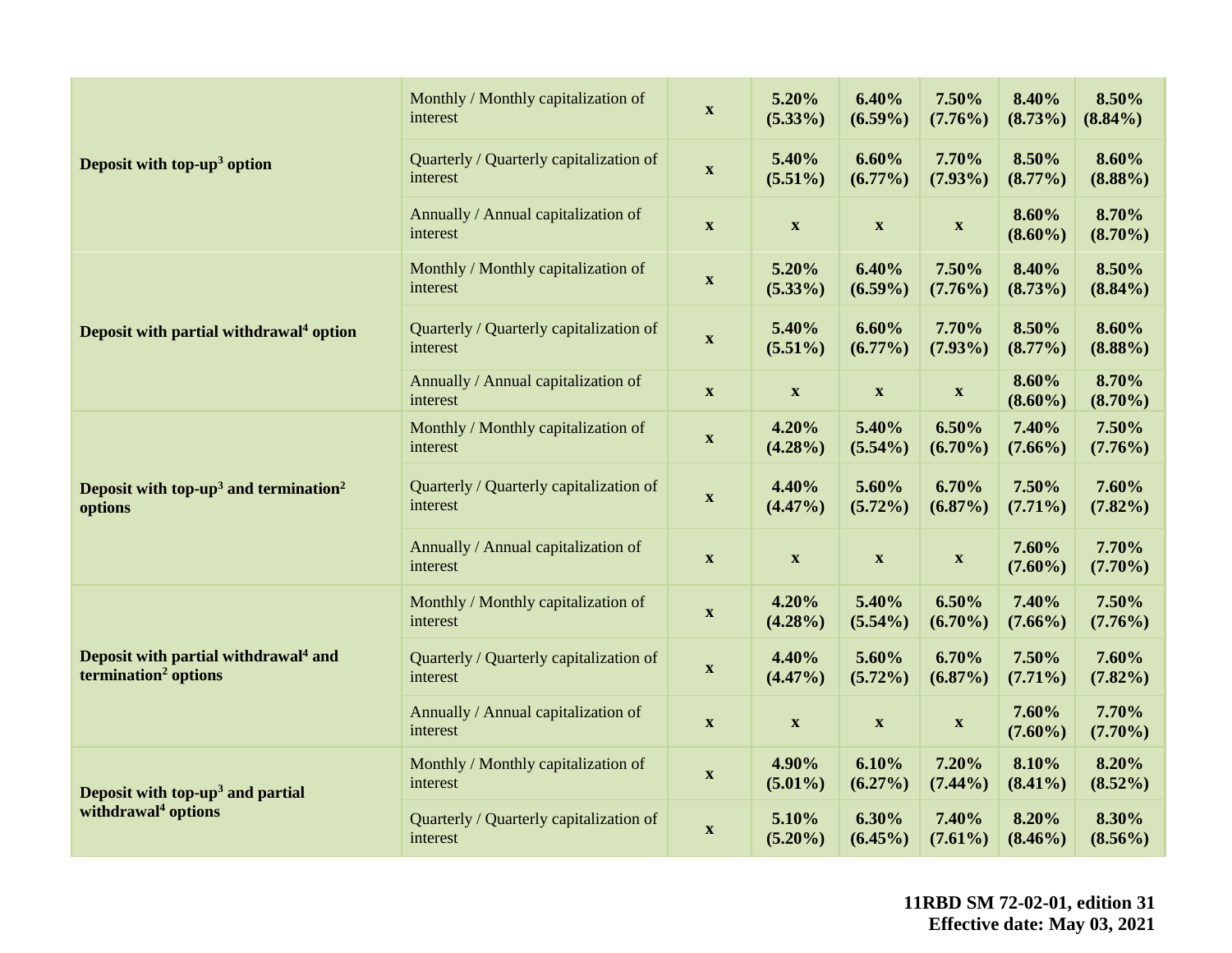|                                                                                                               | Annually / Annual capitalization of<br>interest     | X            | $\mathbf X$                | $\boldsymbol{\mathrm{X}}$ | $\mathbf x$         | 8.30%<br>$(8.30\%)$ | 8.40%<br>$(8.40\%)$    |
|---------------------------------------------------------------------------------------------------------------|-----------------------------------------------------|--------------|----------------------------|---------------------------|---------------------|---------------------|------------------------|
|                                                                                                               | Monthly / Monthly capitalization of<br>interest     | $\mathbf X$  | 3.90%<br>$(3.97\%)$        | 5.10%<br>$(5.22\%)$       | 6.20%<br>$(6.38\%)$ | 7.10%<br>$(7.34\%)$ | 7.20%<br>$(7.44\%)$    |
| Deposit with top-up <sup>3</sup> , partial withdrawal <sup>4</sup><br>and<br>termination <sup>2</sup> options | Quarterly / Quarterly capitalization of<br>interest | $\mathbf x$  | 4.10%<br>$(4.16\%)$        | 5.30%<br>$(5.41\%)$       | 6.40%<br>$(6.56\%)$ | 7.20%<br>$(7.40\%)$ | 7.30%<br>$(7.50\%)$    |
|                                                                                                               | Annually / Annual capitalization of<br>interest     | $\mathbf X$  | $\mathbf{X}$               | $\boldsymbol{\mathrm{X}}$ | $\mathbf X$         | 7.30%<br>$(7.30\%)$ | 7.40%<br>$(7.40\%)$    |
|                                                                                                               | Monthly / Monthly capitalization of<br>interest     | $\mathbf{X}$ | $\mathbf X$                | $\mathbf X$               | $\mathbf x$         | 8.70%<br>$(9.06\%)$ | 8.80%<br>$(9.16\%)$    |
| Deposit with accumulation <sup>5</sup> option                                                                 | Quarterly / Quarterly capitalization of<br>interest | X            | $\mathbf{X}$               | $\mathbf{X}$              | $\mathbf X$         | 8.80%<br>$(9.09\%)$ | 8.90%<br>$(9.20\%)$    |
|                                                                                                               | Annually / Annual capitalization of<br>interest     | $\mathbf x$  | $\mathbf X$<br>$\mathbf X$ |                           | $\mathbf{X}$        | 8.90%<br>$(8.90\%)$ | $9.00\%$<br>$(9.00\%)$ |

#### **ATTENTION!**

**THE INTEREST IS ACCRUED TO THE DEPOSIT AMOUNT AT THE NOMINAL INTEREST RATE. THE ANNUAL PERCENTAGE YIELD SHOWS THE INCOME YOU CAN EARN IF YOU MAKE THE MANDATORY DEPOSIT PAYMENTS AND RECEIVE THE ACCRUED INTEREST WITH THE SELECTED FREQUENCY.** 

ANNUAL PERCENTAGE YIELD IS CALCULATED BY THE FOLLOWING FORMULA:

$$
A = \sum_{n=1}^{N} \frac{K_n}{\left(1+i\right)^{\frac{D_n}{365}}}
$$

where

**i** is the narrowly defined effective rate (NDER)

**Kn** is n number of cash flows from the Bank's perspective

**N** is the number of cash flows related to that particular financial instrument

**A** is the initial amount attracted or provided

**Dn** is the period of receiving the nth cash flows expressed in the days elapsed from the day of the first flow (the day of first flow being the day of attracting or issuing the amounts)

Where there is X in any cell of the table, the respective condition is not applicable to that deposit type.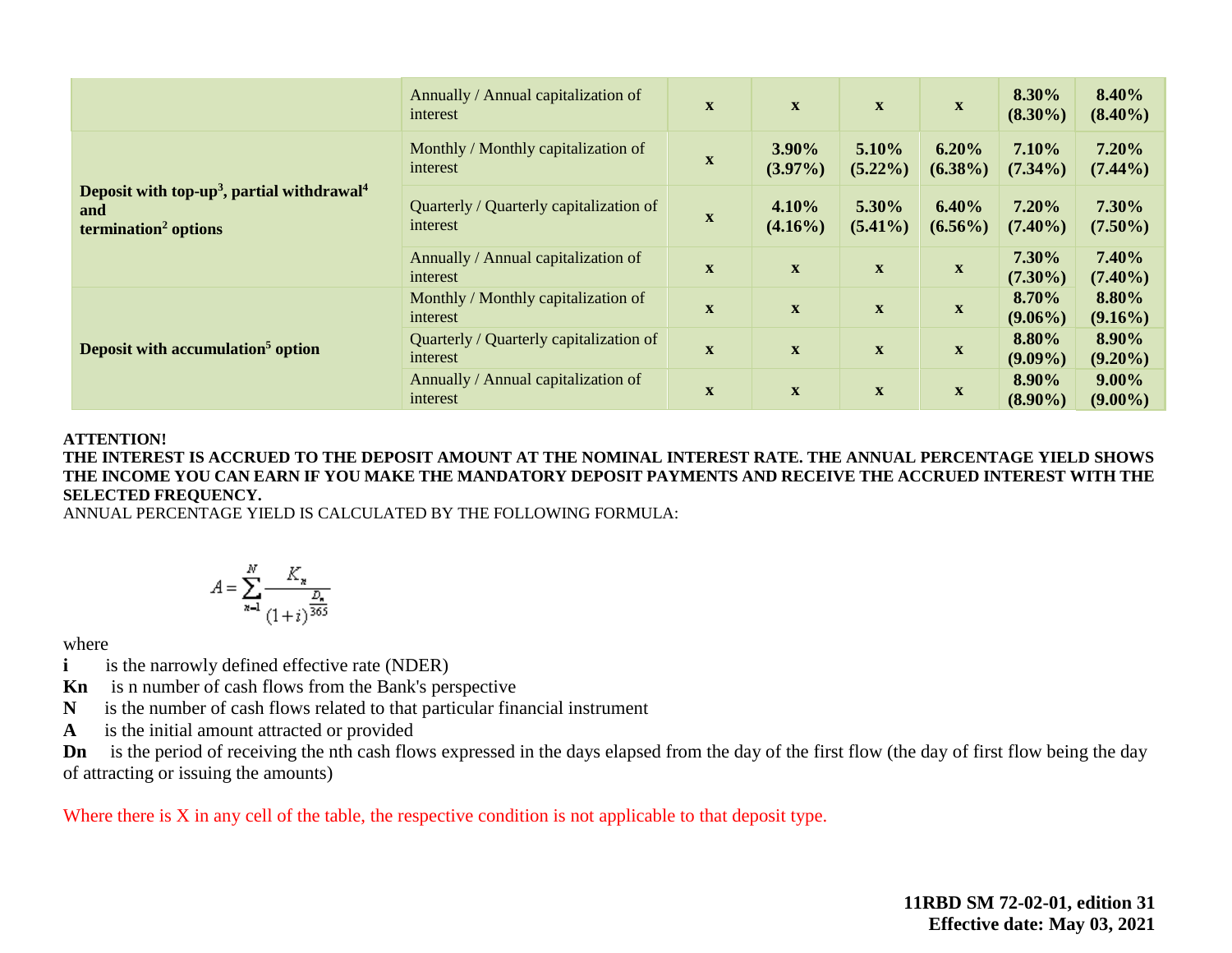<sup>1</sup>**AMERIA DEPOSIT** is a standard deposit where the depositors (or a third party) may not add to or withdraw amounts from the deposit account throughout the term of the deposit agreement.

<sup>2</sup>If the depositor terminates the deposit agreement before the due date, the bank shall recalculate the accrued interest at the rate applicable to the selected deposit for the actual number of days elapsed as of the termination date. Partial termination of the deposit is not allowed.

If the deposit is requested back within a 30-day period after the start date, interest is recalculated at an annual rate of 0.1%.

In this case, the option of "payment of interest upfront at the beginning of the term" is not applicable.

<sup>3</sup>The client may top up the deposited amount throughout the term except the last 3 months. Maximum allowed increase is 30% of initial deposit amount. If the deposit with a top-up option is renewed automatically, it will be considered a new deposit, and after the renewal the top-up restrictions shall apply in the same manner as they would apply to a new deposit with the same terms.

Funds transferred by third parties can be deposited in the name of the depositor provided the required details of deposit account are specified.

In this case, the option of "payment of interest upfront at the beginning of the term" is not applicable.

**<sup>4</sup>**The client can partially withdraw the deposited amount throughout the term except the first 3 months. Maximum allowed withdrawal is 30% of initial deposit amount. Interest accrued to the repaid amount shall not be recalculated.

If you withdraw a part of the deposit amount, we will provide you a deposit account statement. You will be required to confirm the receipt of the statement and actual decrease of the deposited amount with your signature.

In this case, the option of "payment of interest upfront at the beginning of the term" is not applicable.

<sup>5</sup>The client may increase the deposit by up to AMD 10 million regardless of initially deposited amount. If the deposit with an accumulation option is renewed automatically, it will be considered a new deposit, and after the renewal the top-up restrictions shall apply in the same manner as they would apply to a new deposit. Funds transferred by third parties can be deposited in the name of the depositor provided the required details of deposit account are specified.

Top up, partial withdrawal and termination options are not applicable to cumulative deposits. Each client can have only one active deposit with accumulation option.

**<sup>6</sup>**+0.25% interest rate is applied for new AMD time deposits opened via Internet/Mobile Bank (not applicable to the Premium/Partner client deposits if the deposit term is 181 days and more)

#### **Terms and conditions for deposits over AMD 2 billion or foreign currency equivalent are determined in accordance with applicable internal regulations of the Bank.**

### **Additional benefits:**

 $\overline{a}$ 

We may, at our own discretion, provide to the depositor a loan or revolving or non-revolving line of credit on card (debit or credit) under the following conditions:

| Interest rate                              | Loan (Line of credit) / Deposit (LTV) Ratio <sup>1</sup> |  |  |
|--------------------------------------------|----------------------------------------------------------|--|--|
|                                            |                                                          |  |  |
| Deposit rate $+4\%$                        | Up to $90\%$                                             |  |  |
| The rate specified in Retail Lending Terms | Up to $70\%$                                             |  |  |
|                                            |                                                          |  |  |

We will have the right to charge the amount of any overdue liabilities on credit card to the deposit account through direct debit (without prior consent of the depositor).

<sup>&</sup>lt;sup>1</sup> Deposit amount used for calculation of the ratio does not include interest paid at the beginning of term.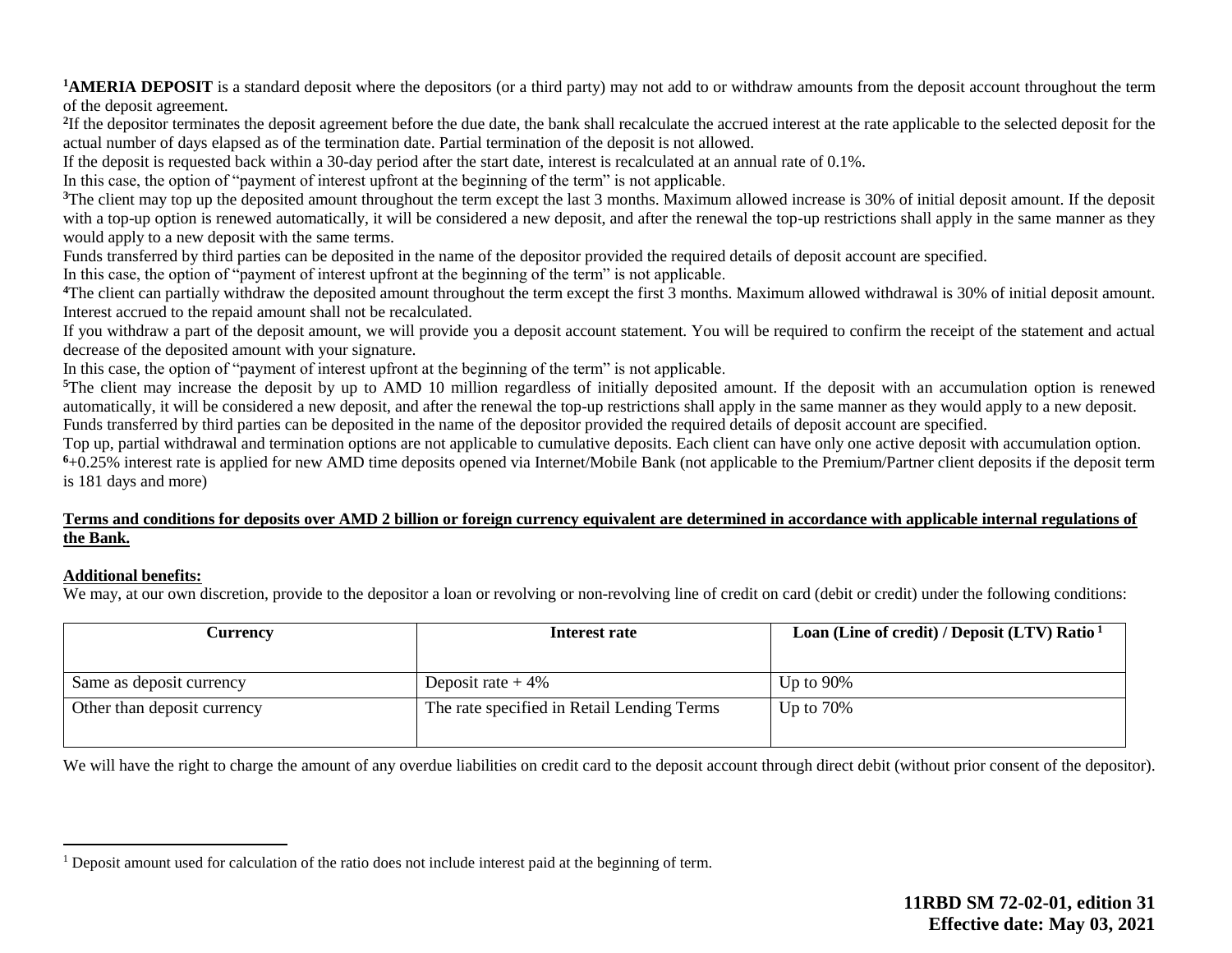## **Terms and Conditions**

- 1. The payment of deposit to the bank is documented by a written instrument, e.g. bank deposit application-agreement.
- 2. The deposit may be made in the name of a third party. Such another person may be a minor. The designated third party may obtain the depositor rights upon completing a respective application-form and presenting their claim to us based on the specified rights. If the designated beneficiary of the deposit is a minor, the latter may claim the deposited amount only when he/she reaches the age of 18. Before that the same rights may be exercised by the minor's legal representative(s). Before we receive the third party claim based on the depositor rights, the deposit may be administered only by the signatory of the Application-Agreement who had made the deposit, subject to the instructions and conditions specified in the Application-Agreement.
- 3. For the depositor wishing to make a time deposit we will open an account in AMD. If the time deposit is made in foreign currency, we will open an account in the deposit currency as well. In the latter case no account opening fee is charged.
- 4. Account maintenance tariffs and terms are available [here.](https://ameriabank.am/content.aspx?id=openning+and+service+of+bank+accounts+(retail)&page=99&itm=account&lang=28)
- 5. The list of documents and information required for opening a bank account and making a deposit is available **[here](https://ameriabank.am/userfiles/file/Account_openning_required_documents_2.pdf)**.
- 6. Acting in accordance with the Republic of Armenia Law "On Combating Money Laundering and Terrorism Financing" we may request you to provide additional information and documents for the customer due diligence based on the "Know your customer" principle, as well as ask you additional questions during verbal communication (if required so).
- 7. Agreements, covenants, cooperation or memberships of the Bank may have direct impact on the consumers (for example, according to the agreement executed with the US under the Foreign Account Tax Compliance Act (FATCA) the financial institution may collect additional information to find out whether you are a US tax payer).
- 8. We will provide you the statements of your accounts through communication channels and at frequency agreed between you and us and/or in accordance with the Armenian laws and regulations. **YOU HAVE THE RIGHT TO COMMUNICATE WITH A FINANCIAL INSTITUTION VIA THE CHANNEL YOU PREFER: BY REGULAR POST OR EMAIL. EMAIL IS THE MOST CONVENIENT WAY TO GET INFORMATION. IT'S AVAILABLE 24/7, FREE FROM RISK OF LOSS OF INFORMATION STORED ON PAPER AND IS MORE CONFIDENTIAL.**

Account statements are subject to the following terms.

| Fee for provision of account statement                                                                                                          |                                                                |
|-------------------------------------------------------------------------------------------------------------------------------------------------|----------------------------------------------------------------|
| Provision of up to 1 year-old account statements, copies of account statements or<br>other documents kept in electronic form                    | Free                                                           |
| Provision of more than 1 year-old account statements or copies of account<br>statements or provision of other documents kept in electronic form | AMD 5,000,<br>VAT included<br>per annual statement per account |
| Provision of more than 1 year-old account statement or other electronic document,<br>by emailing to the customer without stamp                  | AMD 3,000,<br>VAT included<br>per annual statement per account |

| Fee for delivery of account statement |                                 |
|---------------------------------------|---------------------------------|
| By e-mail                             | Free                            |
| By post within Armenia                | AMD 1,000 monthly, VAT included |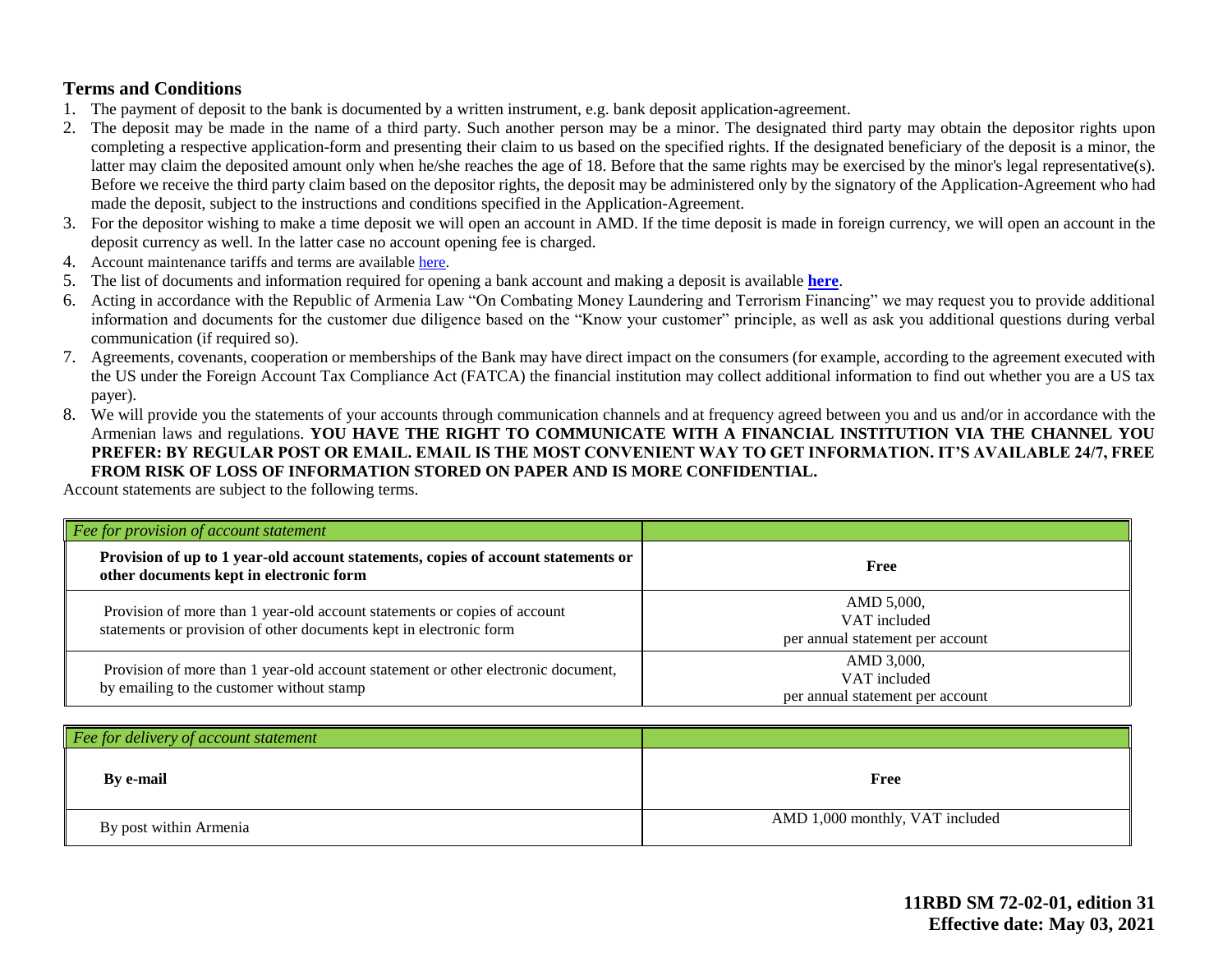- 9. The Bank calculates interest using 365 as denominator.
- 10. Interest is accrued for the calendar days within the period starting on the day the deposit amount is accepted by us until the day preceding the day when the amount is returned to the depositor or is withdrawn from the depositor's account for another reason.
- 11. The interest is taxable at 10% pursuant to the tax legislation of Republic of Armenia.
- 12. The interest may be paid according to the one of the following schemes as defined in the deposit agreement:

**7.1. Monthly payment:** interest is credited to the depositor's account on monthly basis from the deposit start date. Before payment of interest we will withhold the income tax.

**7.2. Monthly capitalization of interest**: net interest (after tax) is accrued to the deposit principal every month to the start date of the deposit or on the first banking day after that. Interest for each subsequent period is accrued to the sum of the previous month's interest and the principal.

**7.3. Quarterly payment:** interest is credited to the depositor's bank account on quarterly basis on the last day of the quarter. Before payment of interest we will withhold the income tax.

**7.4. Quarterly capitalization of interest**: net interest (after tax) is accrued to the deposit principal once a quarter to the start date of the deposit or on the first banking day after that. Interest for each subsequent period is accrued to the sum of the previous month's interest and the principal.

**7.5. Annual payment:** interest is accrued from the deposit start date and is credited to the depositor's account on annual basis on the last day of the year. Before payment of interest we will withhold the income tax.

**7.6. Annual capitalization of interest**: net interest (after tax) is accrued to the deposit principal once a year to the start date of the deposit or on the first banking day after that. Interest for each subsequent period is accrued to the sum of the previous month's interest and the principal.

**7.7. Interest payment upfront at the beginning of the term:** the interest for the entire term of the deposit is paid to the depositor's account upfront on the day the deposit was made. Before payment of interest we will withhold the income tax.

- 13. We will not, at our sole initiative and discretion, decrease the interest rate defined by the application-agreement during the deposit term.
- 14. The deposit application-agreement may be extended in cases and manner provided for thereby and Terms and Conditions of Deposits for Individuals.
- 15. We will repay the deposit, whether in whole or in part, forthwith upon request of the depositor. If the client terminates the deposit before the due date, we will recalculate and repay the amount based on the depositor's application. In this case, we will pay interest at a 0.1% annual interest rate instead of the rate defined by the deposit agreement. Any interest already paid that should have been charged back after recalculation shall be charged to the principal amount of deposit after deduction of interest calculated at 0.1% annual interest rate. This clause is applicable unless otherwise defined by deposit terms and/or deposit agreement.
- 16. If the depositor does not request to return the deposit amount upon the expiry of the deposit, then based on the option selected by the depositor in the applicationagreement either (i) the agreement is prolonged according to the terms specified therein and the rates effective in the bank at that moment, or (ii) the deposit is transferred to the depositor's bank account subject to applicable rates and fees.
- 17. In case of the depositor's decease, accrual of interest will continue until expiry of deposit agreement, after which we will transfer the deposit and accrued interest to the depositor's account. In this case, these amounts will be transferred to the heirs of the depositor upon submission of properly perfected and executed documents on property rights testifying to the fact of inheritance.
- 18. Repayment of deposits is guaranteed by the Deposit Guarantee Fund (location: 15 Khorenatsi St., 0010, Yerevan, Elite Plaza Business Center)in accordance with the Law of the Republic of Armenia "On Guarantee of Remuneration of Bank Deposits of Individuals". The Law defines the following terms of deposit guarantee:
	- For deposits in AMD only, the guarantee coverage is AMD 16 million.
	- For deposits in foreign currency only, the guarantee coverage is AMD 7 million.
	- For deposits both in AMD and foreign currency where the AMD-denominated deposit exceeds AMD 7 million, the guarantee coverage is up to AMD 16 million for AMD-denominated amount only.

 $\overline{a}$ 

<sup>2</sup> The delivery is by regular mail.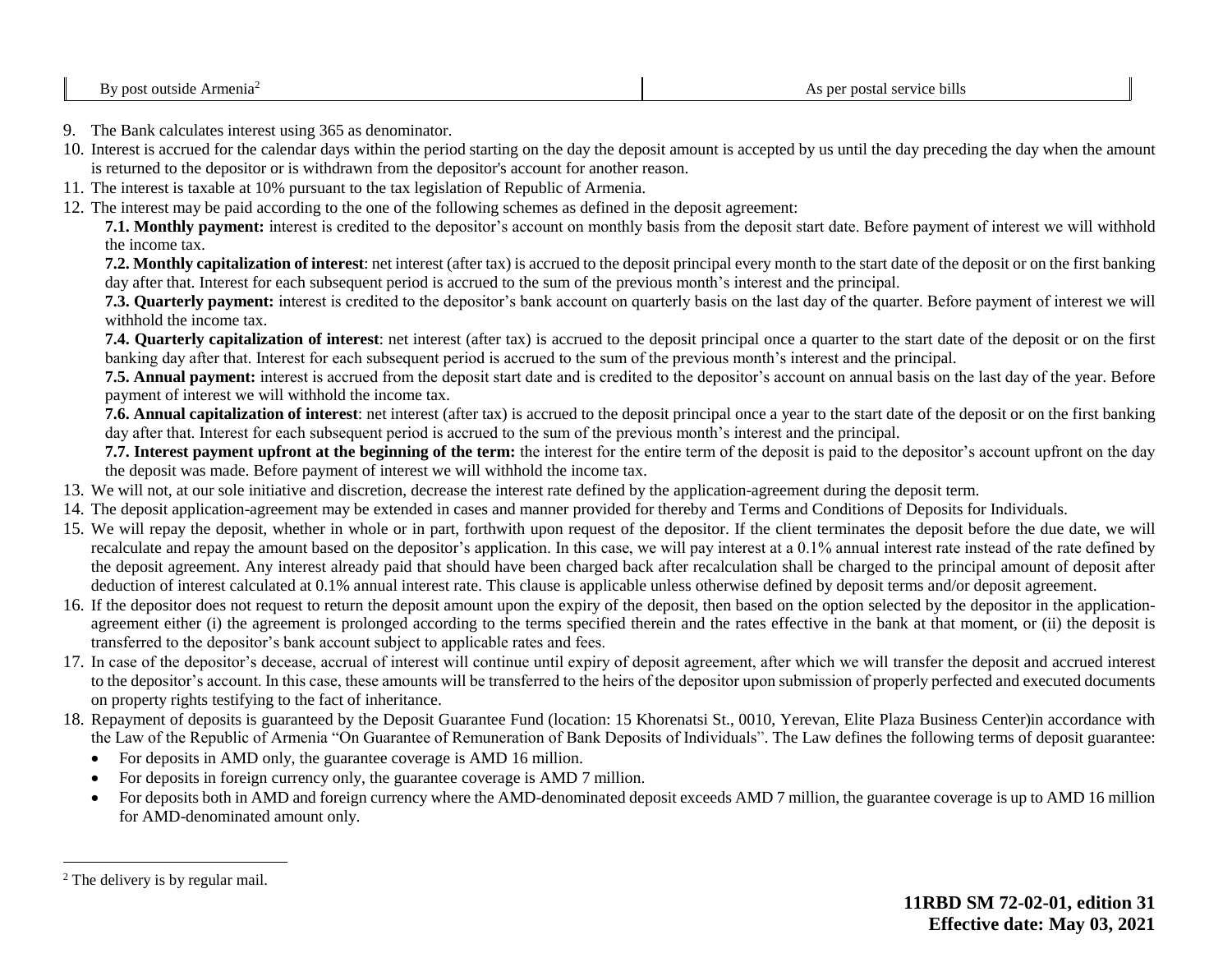• For deposits both in AMD and foreign currency where the AMD-denominated deposit amount is less than AMD 7 million, the guarantee coverage is 100% for AMD deposit + difference between AMD 7 million and reimbursed amount in AMD for foreign currency deposit.

#### Note, that

- all AMD deposits with the Bank are considered one AMD deposit.
- all foreign currency deposits with the Bank are considered one foreign currency deposit.
- 19. Your right to manage the funds on the account cannot be restricted, except where (i) funds are blocked or restricted or transactions through account suspended in accordance with the laws and regulations of the Republic of Armenia by request of the Service for Compulsory Execution of Judicial Acts or tax authorities based on court ruling or award, or (ii) this is envisaged by other agreements entered into by and between you and the Bank or by Republic of Armenia laws and regulations.
- 20. Funds on the account can be withdrawn without the client's instruction by request of the Service for Compulsory Execution of Judicial Acts and tax authorities based on court ruling or award, as well as in cases provided for by applicable Armenian laws and agreements entered into between the Bank and the client.
- 21. Terms and conditions of distance banking are presented in [General Terms and Conditions of Provision of Banking Services to Individuals,](https://ameriabank.am/content.aspx?id=openning+and+service+of+bank+accounts+(retail)&page=99&itm=account&lang=28) clause 3.
- 22. To find out more about the service network of the Bank, location and open hours of the branches, please click [here.](https://ameriabank.am/infrastructure.aspx?lang=28)
- 23. Any disputes and disagreements arising out of or in connection with the deposit application-agreement shall be resolved in accordance with the laws and regulations of the Republic of Armenia.

Disagreements and disputes arising out of a property claim with a value equal to or less than AMD 10 million or its foreign currency equivalent may be settled through the Financial System Mediator.

**Attention!** Individuals are entitled to submit their claims arising out of the transaction between the financial institution and the consumer to the **[Financial System](https://ameriabank.am/Page.aspx?id=423&lang=33)  [Mediator](https://ameriabank.am/Page.aspx?id=423&lang=33)**. Ameriabank has waived its right to dispute the decisions of the Financial System Mediator which is applicable only in relation to the claims, where the amount of the property claim does not exceed AMD 250,000 or its equivalent in another currency, and the amount of transaction does not exceed AMD 500,000 or its equivalent in another currency.

24. ATTENTION! "YOUR FINANCIAL DATABASE" IS AN ELECTRONIC SYSTEM AIMED AT FACILITATING SEARCHING AND COMPARISON OF THE SERVICES OFFERED TO INDIVIDUALS AND MAKING THE CHOICE EASIER FOR YOU. You may access the website at www.fininfo.am.

| <b>Example 1.</b>                 |                                                                               |  |
|-----------------------------------|-------------------------------------------------------------------------------|--|
| Deposit type:                     | Ameria Deposit                                                                |  |
| <b>Currency:</b>                  | AMD                                                                           |  |
| Term and interest payment scheme: | 366 days, with the interest payable upfront at the beginning of the term      |  |
| Deposit amount:                   | AMD 100,000                                                                   |  |
| Annual simple interest rate:      | 7.5%                                                                          |  |
| Deposit start date:               | 01/06/2020                                                                    |  |
| <b>Maturity:</b>                  | 02/06/2021                                                                    |  |
| <b>Interest payment date:</b>     | 01/06/2020                                                                    |  |
|                                   | (the deposit will be effective for 366 days, the deposit payment date is left |  |
|                                   | <i>out</i> )                                                                  |  |
| Interest to be paid               | $100,000 * 7.5/100/365 * 366 = 7,520.55$ AMD                                  |  |
| Net interest to be paid           | $7,520.55 - 7,520.55 * 10/100 = 6,768.50$ AMD                                 |  |
| (less $10\%$ income tax)          |                                                                               |  |

| <b>Example 2.</b> |                                               |
|-------------------|-----------------------------------------------|
| Deposit type:     | Ameria Deposit with partial withdrawal option |
| Currency:         | AMD                                           |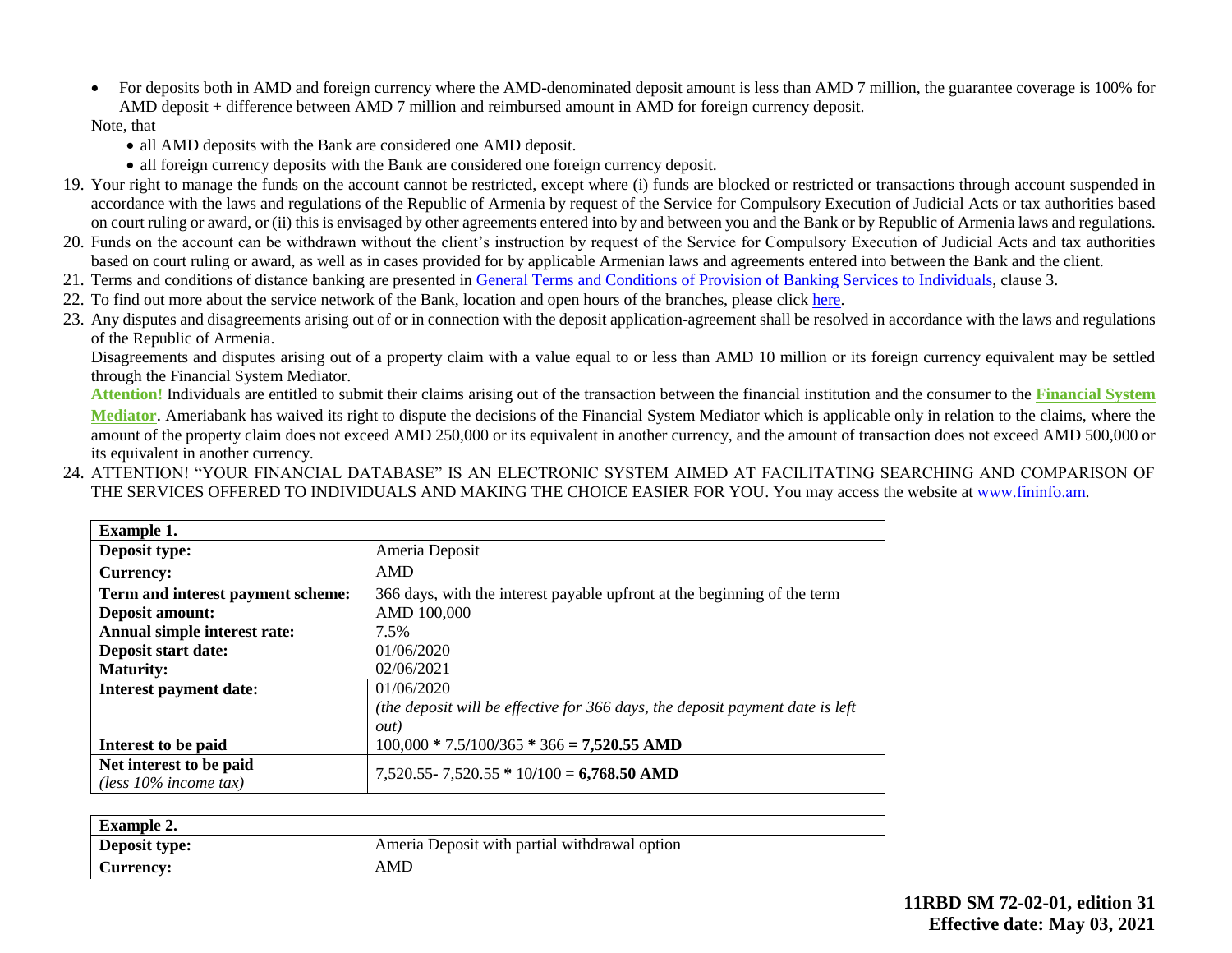| Term and interest payment scheme:                   | 181 days, preferred interest payment scheme is quarterly capitalization.  |
|-----------------------------------------------------|---------------------------------------------------------------------------|
| <b>Deposit amount:</b>                              | AMD 100,000                                                               |
| Annual simple interest rate:                        | 6.9%                                                                      |
| Deposit start date:                                 | 01/06/2020                                                                |
| <b>Maturity:</b>                                    | 29/11/2020                                                                |
| <b>First interest capitalization date:</b>          | 29/08/2020                                                                |
|                                                     | (the deposit will be effective for 90 days)                               |
| Interest to be paid                                 | $100,000 * 6.9/100/365 * 90 = 1,701.37$ AMD                               |
| Net interest to be paid                             | $1,701.37 - 1,701.37 * 10/100 = 1,531.23$ AMD                             |
| (less $10\%$ income tax)                            |                                                                           |
| Deposit principal                                   | $100,000 + 1,531.23 = 101,531.23$ AMD                                     |
|                                                     | On November 30, 2020, the depositor with drew AMD 21,531.23.              |
| Second interest capitalization date:                | 29/11/20                                                                  |
|                                                     | (the deposit will be effective for 91 days (payment date is counted out), |
|                                                     | during which the deposit principal will be AMD 101,531.23 for 1 day and   |
|                                                     | AMD 80,000.00 for the remaining 90 days)                                  |
| Interest to be paid                                 | $(101,531.23 * 6.9/100/365 * 1) + (80,000 * 6.9/100/365 * 90) = 19.19 +$  |
|                                                     | $1,361.10 = 1,380.29$ AMD                                                 |
| Net interest to be paid<br>(less $10\%$ income tax) | $1,380.29 - 1,380.29*10/100 = 1,242.26$ AMD                               |

| <b>Example 3.</b>                                   |                                                                   |
|-----------------------------------------------------|-------------------------------------------------------------------|
| Deposit type:                                       | Ameria Deposit with termination and top-up options                |
| <b>Currency:</b>                                    | <b>USD</b>                                                        |
| Term and interest payment<br>scheme:                | 271 days, preferred interest payment scheme is quarterly payment. |
| <b>Deposit amount:</b>                              | <b>USD 10,000</b>                                                 |
| Annual simple interest rate:                        | 2.2%                                                              |
| Deposit start date:                                 | 01/06/2020                                                        |
| <b>Maturity:</b>                                    | 27/02/2021                                                        |
| <b>First interest payment date:</b>                 | 29/08/2020                                                        |
|                                                     | (the deposit will be effective for 90 days)                       |
| Interest to be paid                                 | $10,000 * 2.2/100/365 * 90 = 54.25$ USD                           |
| Net interest to be paid<br>(less $10\%$ income tax) | 54.25 - 54.25 * 10/100 = 48.82 USD                                |
| Second interest payment date:                       | 27/11/2020                                                        |
|                                                     | (the deposit will be effective for 90 days)                       |
| Interest to be paid                                 | $10,000 * 2.2/100/365 * 90 = 54.25$ USD                           |
| Net interest to be paid                             | 54.25 - 54.25 * 10/100 = 48.83 USD                                |